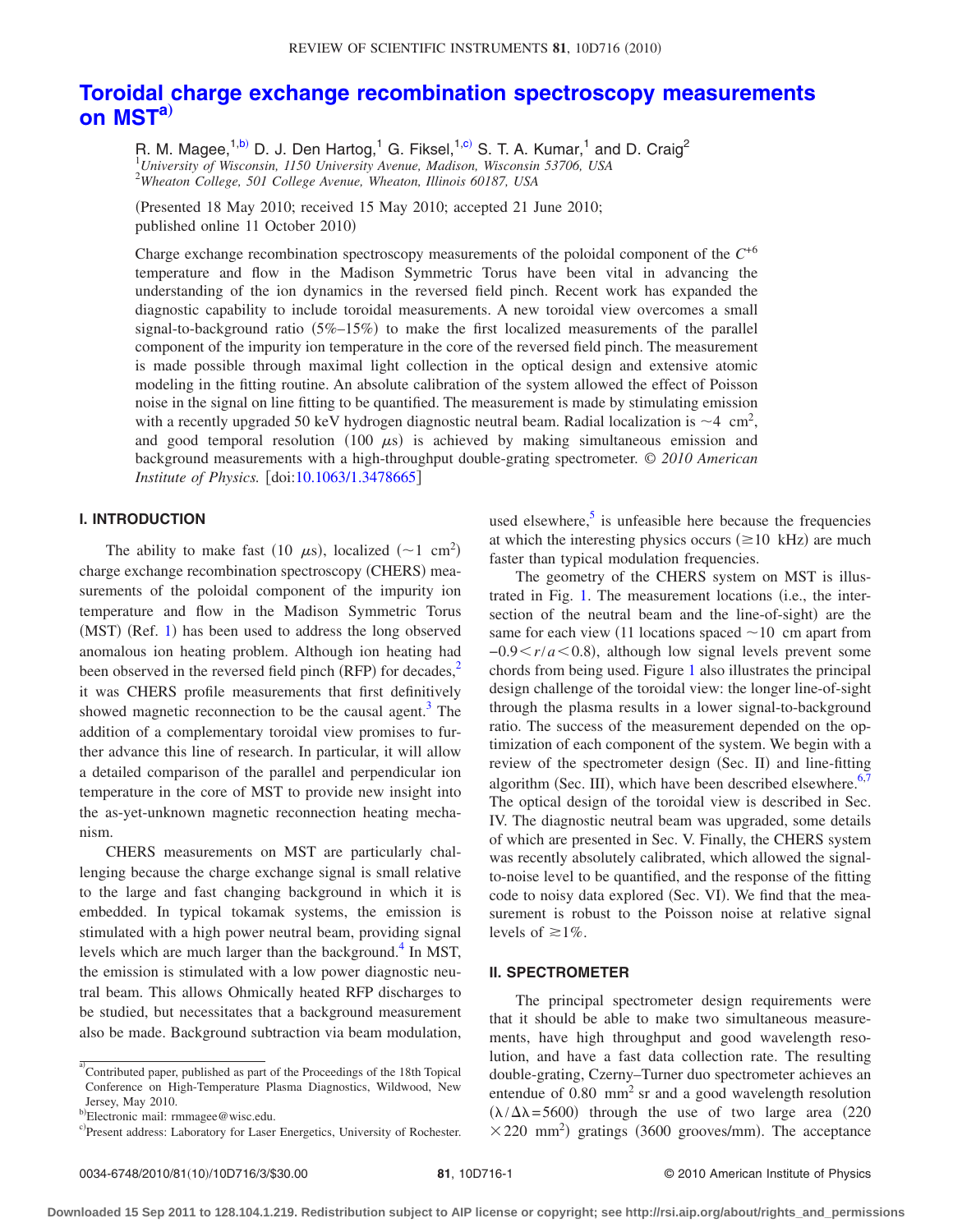<span id="page-1-0"></span>

FIG. 1. A top down view of the toroidal viewing chords (left) and a poloidal cross-section of the poloidal viewing chords (right) illustrate the longer path length (and larger line-integrated background signal) in the toroidal view relative to the poloidal. The toroidal chord, seventh from the bottom, intersects the neutral beam at the magnetic axis, which is the location of the  $T_{\text{par}}$ measurement shown in Fig. [3.](#page-2-8)

cone of the spectrometer is  $f/4.5$ . The high data rate  $(100$  $kHz$ ) is made possible by the use of photo-multiplier tubes (PMTs) rather than charged-coupled devices at the image plane. Each view is composed of 16 spectral channels covering  $\sim$  0.5 nm at 343.3 nm. The channel width, 0.043 nm, is small compared to the Doppler broadening observed in typical MST discharges.

The spectrometer is calibrated in relative wavelength and relative amplitude annually with a Cd lamp. The Cd I doublet at 346.62 and 346.77 nm is scanned across the exit plane by scanning the diffraction gratings at constant velocity. The time delay between the appearance of the doublet in one channel and its appearance in the neighboring channel is converted to wavelength using the known doublet wavelength spacing. The variation in line amplitude from channel to channel is used determine the relative sensitivity of each channel. The entire system has recently been absolutely calibrated, which is described in Sec. VI.

#### **III. FITTING METHOD**

The line-fitting algorithm proceeds by first creating a model of the emission. The background is assumed to be a mixture of electron impact (EI) excited O VI (343.4 nm) and C VI  $(343.3. \text{ nm})$  emission, both corresponding to the  $n=7$  to n= 6 transition. There is substantial fine-structure broadening of the line due to L-S coupling. The relative intensities of the various components are determined by the temperature and density of the plasma and calculated with the atomic data and analysis structure (ADAS) database.<sup>8</sup> The Doppler width and shift and overall amplitude are the fitting parameters. These are adjusted through a chi-square minimization routine until the best fit is found (Fig.  $2$ ). The errors in the data are assumed to be due to Poisson noise.

The next step is to model the total emission with an EI component identical to the background plus a charge exchange (CX) component. Unlike the EI component, the CX component is assumed to be purely C VI. This is due to disparities in the EI and CX cross-sections. The EI excitation cross-section is much larger for oxygen than for carbon  $(\sigma_{\text{O,EI}} \sim 10-20\sigma_{\text{C,EI}})$ , while the CX cross-sections for the two species are comparable.<sup>8</sup> This means that the much lower concentration of oxygen empirically found in MST plasmas contribute to the EI emission but not the CX.

<span id="page-1-1"></span>

FIG. 2. The relative intensities of the fine structure components (gray) of the electron impact excitation of the O VI line are modeled by ADAS. These components are Doppler broadened and shifted by an equal amount until their sum (black) best fits the experimental data (diamonds). The error bars on the data points represent the Poisson noise.

The line-integrated  $C^{+5}$  temperature, velocity, and density are calculated from the fitting parameters of the background emission, and the local  $C^{+6}$  temperature, velocity, and density from the CX emission.<sup>6</sup>

## **IV. TOROIDAL VIEW OPTICAL DESIGN**

Because of porthole vignetting, the ray bundles for offaxis viewing locations are elliptical, and therefore cannot be described by a single  $f/\#$ . We desired that the  $f/\#$  corresponding to the minor axis of the ellipse be  $\leq 4.5$  for most viewing chords. A fused-silica  $101.6$  mm with  $f = 250$  mm most nearly satisfied this criterion.

The spatial resolution of the measurement  $({\sim}4 \text{ cm}^2)$  is set by the magnification of the lens. This was confirmed experimentally during the alignment of the optical system. Reverse illumination of the optical train with a  $f/4.5$  light source the same size as the fiber face produced a focused image on a target probe with  $r \sim 4$  cm<sup>2</sup>.

The line-of-sight from the central toroidal viewing chord and the magnetic axis intersect at a small angle  $(8^{\circ})$ , which means that Doppler shifts from this measurement location are dominated by the motion of the plasma parallel to the equilibrium magnetic field (perpendicular motion contributes only  $2\%$ ). This effective parallel C VI ion temperature is shown in Fig. [3,](#page-2-8) averaged over many discharges, during the course of a magnetic reconnection heating event. The heating is comparable to the measured perpendicular heating in low density plasmas.

#### **V. DIAGNOSTIC NEUTRAL BEAM UPGRADE**

The small signal-to-background ratio expected from the toroidal view motivated an upgrade to the diagnostic neutral beam.<sup>9</sup> An attempt was made to decrease the angular divergence and increase the beam current, both of which should increase the charge exchange signal,  $S \sim I_b / r_b$  ( $I_b$  is the beam current and  $r<sub>b</sub>$  is the radius of the beam at the measurement location). The beam current,  $I<sub>b</sub>$ , was increased by nearly a factor of 2 from  $\sim$ 2.5 to  $\sim$ 5 A. The geometric divergence of the beam was decreased from 46 to 32 mrad. The total divergence of the beam, however, also includes the random